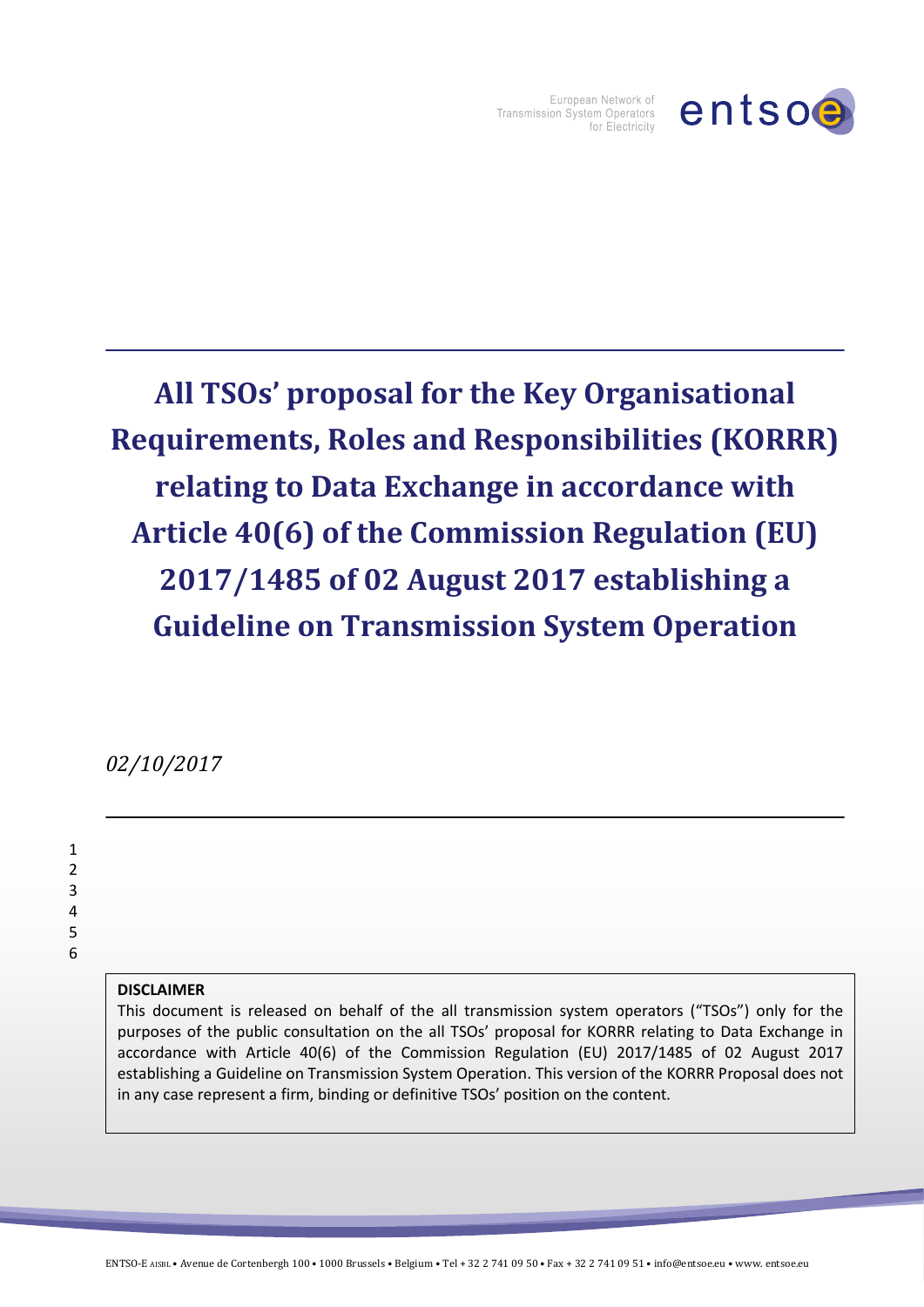

| 7  |  |
|----|--|
| 8  |  |
| 9  |  |
| 10 |  |
| 11 |  |
| 12 |  |
| 13 |  |
| 14 |  |
| 15 |  |
| 16 |  |
| 17 |  |
| 18 |  |
| 19 |  |
| 20 |  |
| 21 |  |
| 22 |  |
| 23 |  |
| 24 |  |
| 25 |  |
| 26 |  |
| 27 |  |
| 28 |  |
| 29 |  |
| 30 |  |
| 31 |  |
| 32 |  |
| 33 |  |
| 34 |  |
| 35 |  |
| 36 |  |
| 37 |  |
| 38 |  |
| 39 |  |
| 40 |  |
| 41 |  |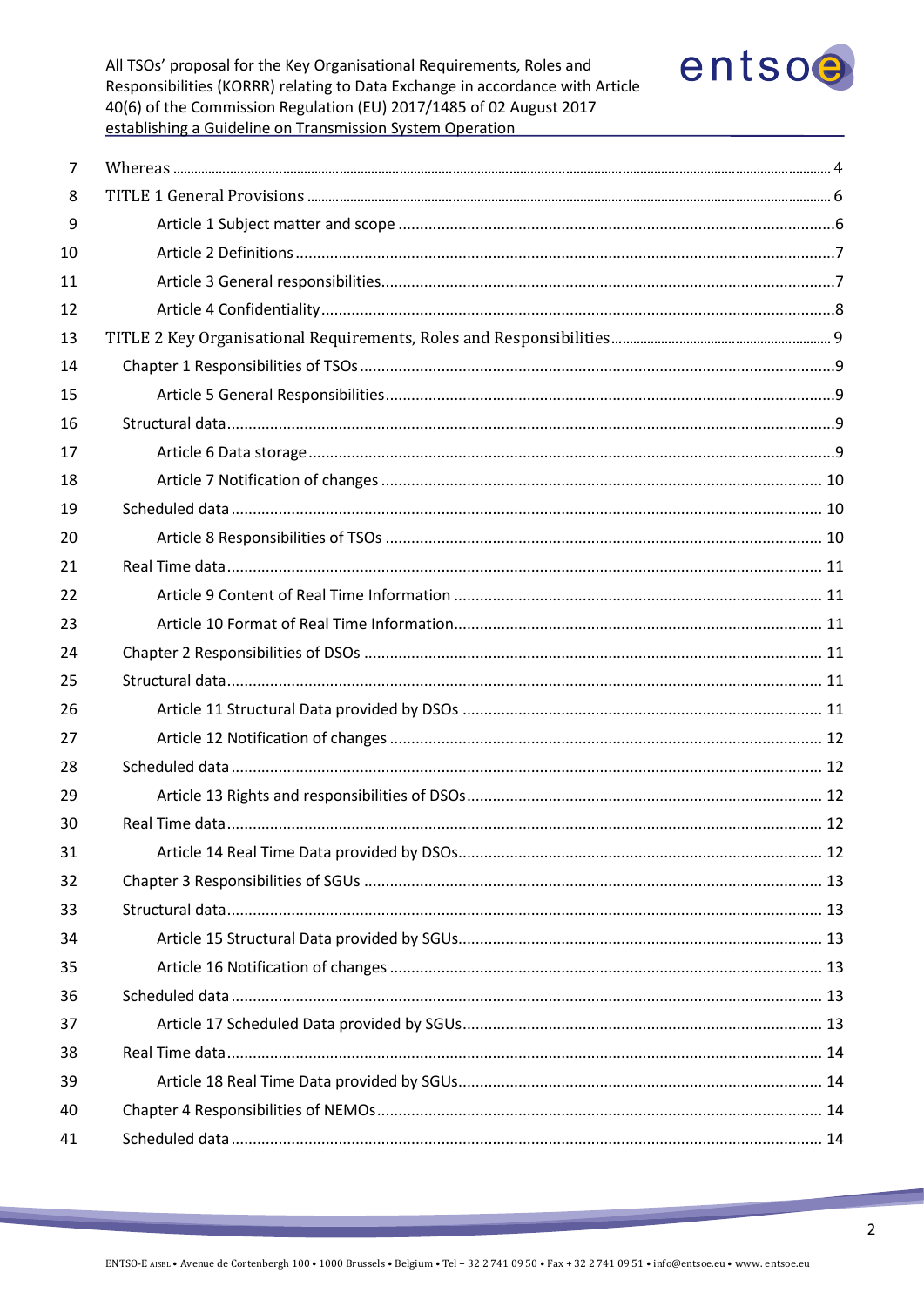

| 42 |  |
|----|--|
| 43 |  |
| 44 |  |
| 45 |  |
| 46 |  |
| 47 |  |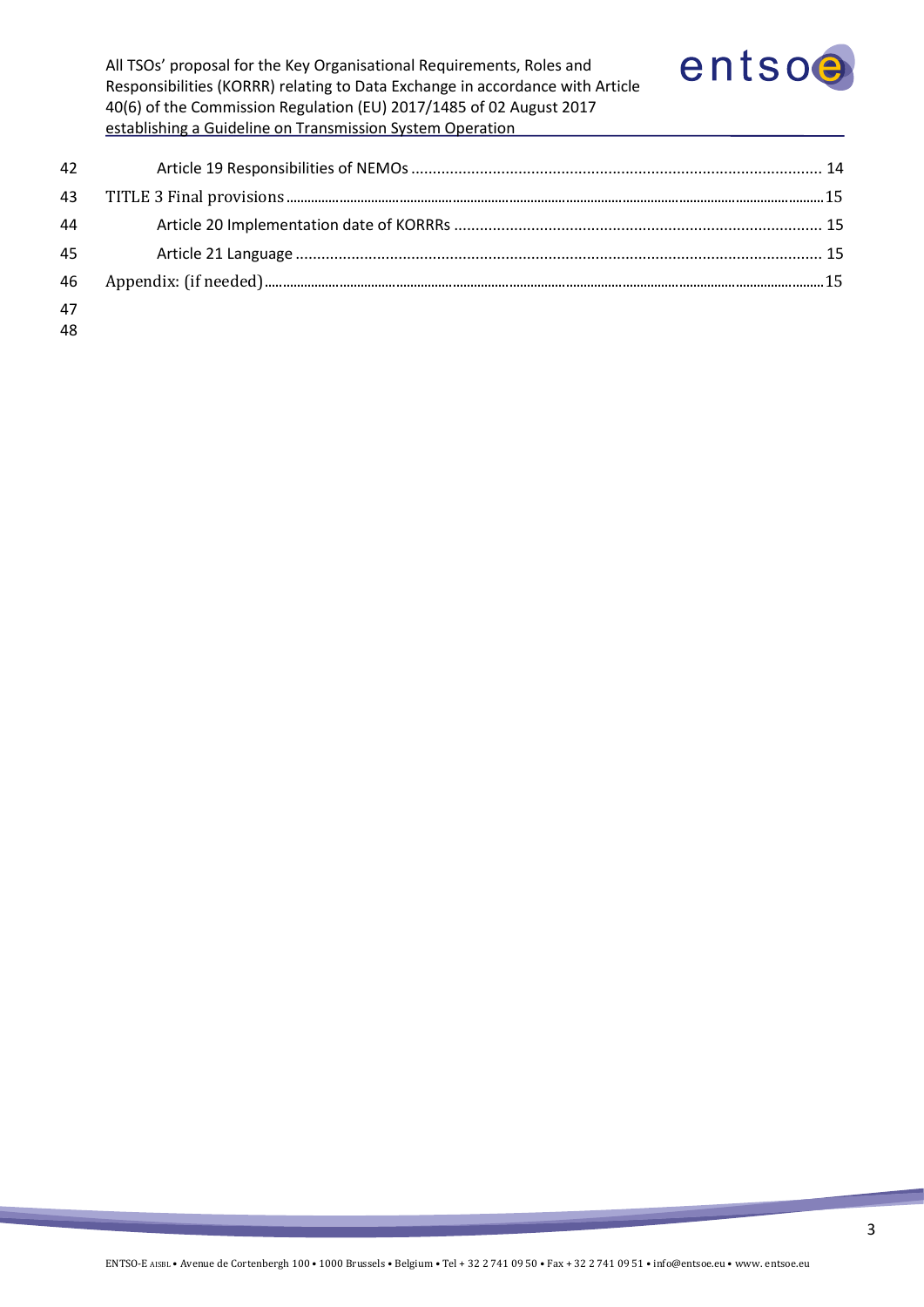

<span id="page-3-0"></span>All TSOs, taking into account the following,

## **Whereas**

- (1) This document is a common proposal developed by all Transmission System Operators (hereafter referred to as "TSOs") regarding the development of a proposal for the key organisational requirements, roles and responsibilities relating to Data exchange (hereafter referred to as "KORRR").
- (2) This proposal (hereafter referred to as the "KORRR Proposal") takes into account the general principles and goals set in the Commission Regulation (EU) 2017/1485 establishing a guideline on Transmission System Operation (hereafter referred to as the "Regulation 2017/1485"), Regulation (EU) No 2015/1222 establishing a guideline on capacity allocation and congestion management (hereafter referred to as "CACM"), as well as Regulation (EC) No 714/2009 (hereafter referred to as "Regulation (EC) No 714/2009").The goal of Regulation 2017/1485 is safeguarding operational security, frequency quality and the efficient use of the interconnected system and resources. To 62 achieve it, it is necessary that each party of the electric system has the necessary observability of the network elements and services with impact in their activities. Of special relevance is the global demand-generation balance, whose responsibility is assigned to the TSO in Regulation (EC) No 714/2009. This proposal addresses the key roles, requirements and responsibilities regarding the necessary data exchange to have that observability.
- (3) The KORRR takes into account and complements where necessary the operational conditions and requirements set out in the generation and load data provision methodology (hereafter referred to as "GLDPM") developed in accordance with Article 16 of CACM. This complementarity refers to who, how and when the data defined in GLDPM has to be exchanged.
- (4) Article 40(6) of Regulation 2017/1485 constitutes the legal basis for this proposal and defines the requirements that the KORRR Proposal should take into account:
- *By 6 months after entry into force of this Regulation, all TSOs shall jointly agree on key organisational requirements, roles and responsibilities in relation to data exchange. Those organisational requirements, roles and responsibilities shall take into account and complement where necessary the operational conditions of the generation and load data methodology developed in accordance with Article 16 of Regulation (EU) No 2015/1222. They shall apply to all data exchange provisions in this Title and shall include organisational requirements, roles and responsibilities for the following elements:*
- *(a) obligations for TSOs to communicate without delay to all neighbouring TSOs any changes in the protection settings, thermal limits and technical capacities at the interconnectors between their control areas;*
- *(b) obligations for DSOs directly connected to the transmission system to inform their TSOs, within the agreed timescales, of any changes in the data and information pursuant to this Title;*
- *(c) obligations for the adjacent DSOs and/or between the downstream DSO and upstream DSO to*
- *inform each other within agreed timescales of any change in the data and information established in accordance with this Title;*
- *(d) obligations for SGUs to inform their TSO or DSO, within agreed timescales, about any relevant change in the data and information established in accordance with this Title;*
- *(e) detailed contents of the data and information established in accordance with this Title, including*
- *main principles, type of data, communication means, format and standards to be applied, timing and responsibilities;*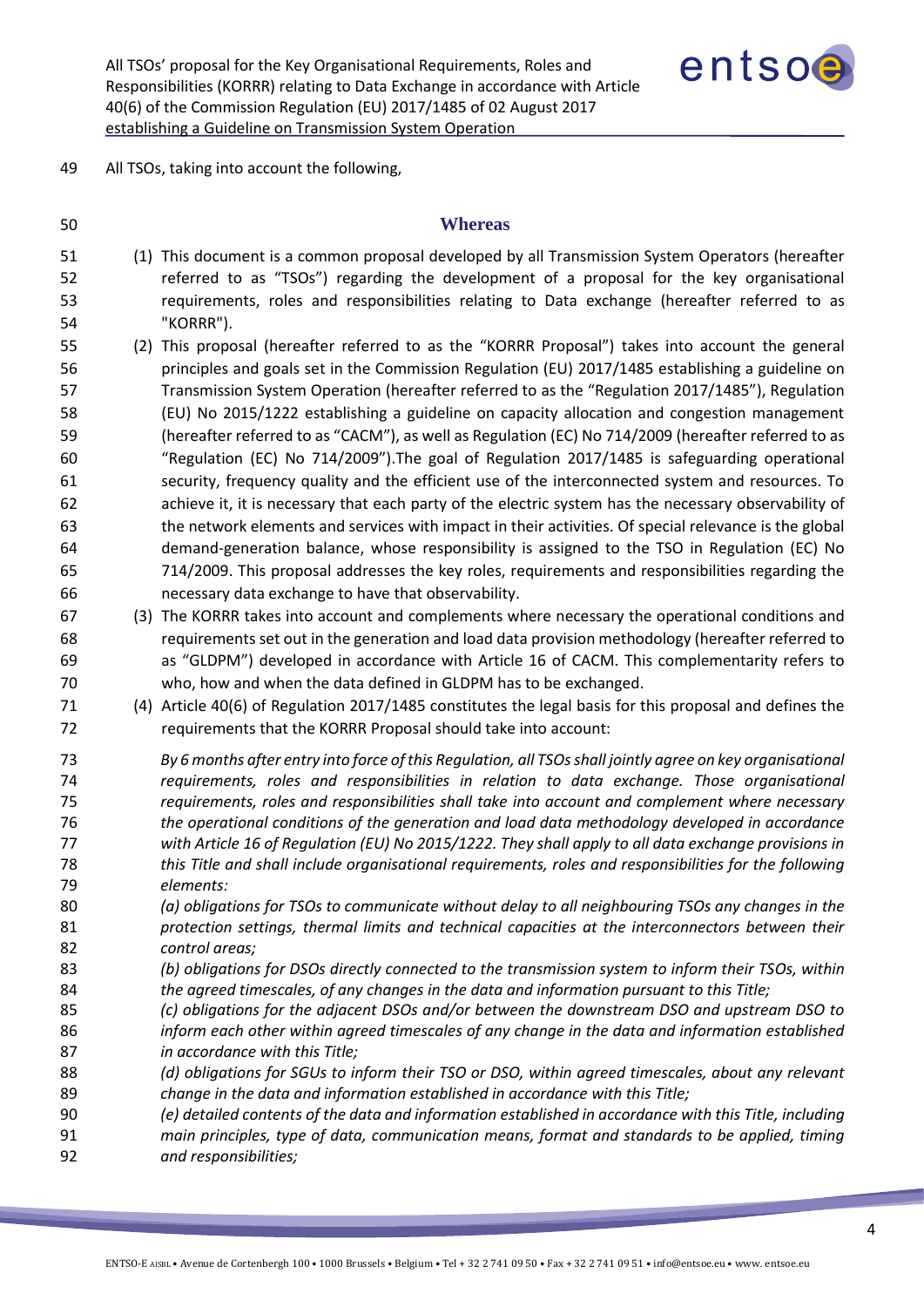

| 93       | (f) the time stamping and frequency of delivery of the data and information to be provided by DSOs                                                    |
|----------|-------------------------------------------------------------------------------------------------------------------------------------------------------|
| 94<br>95 | and SGUs, to be used by TSOs in the different timescale<br>s. The frequency of information exchanges for real-time data, scheduled data and update of |
| 96       | structural data shall be defined; and                                                                                                                 |
| 97       | (g) the format for the reporting of the data and information established in accordance with this Title.                                               |
| 98       | The organizational requirements, roles and responsibilities shall be published by ENTSO for                                                           |
| 99       | Electricity.                                                                                                                                          |
| 100      | (5) Article 40(5) specifies that the TSO shall define, in coordination with DSOs and SGUs, the                                                        |
| 101      | applicability and scope of the Data Exchange based on Title II of Regulation 2017/1485.                                                               |
| 102      | (6) Article 40(7) specifies the obligation for the TSOs to coordinate with the relevant DSOs on the                                                   |
| 103      | process for exchanging information between them, including the format of the data exchanges.                                                          |
| 104      | (7) Article 75 specifies the obligation for the TSOs to develop a methodology for coordinating                                                        |
| 105      | operational security analysis. The KORRR shall include the method for assessing the relevant of                                                       |
| 106      | network elements to define the observability area of the TSO.                                                                                         |
| 107      | (8) Article 40(10) specifies the obligation for neighbouring DSOs to determine in a coordinated manner                                                |
| 108      | the scope of information exchanged between them.                                                                                                      |
| 109      | (9) Article 6(6) of Regulation 2017/1485 requires that the expected impact of the KORRR Proposal on                                                   |
| 110      | the objectives of Regulation 2017/1485 is described. The impact is presented below (points (10) to                                                    |
| 111      | (18) of this Whereas Section).                                                                                                                        |
| 112      | (10)KORRR Proposal stablishes a common framework for the data exchange for all TSOs in the                                                            |
| 113      | interconnected system, in line with requirement of Article $4(1)(a)$ of Regulation 2017/1485.                                                         |
| 114      | $(11)$ In the aim to get common operational planning principles as requested by Article $4(1)(b)$ of                                                  |
| 115      | Regulation 2017/1485, KORRR Proposal allows receive the data to prepare scenarios to perform                                                          |
| 116      | operational security analysis in the planning stage.                                                                                                  |
| 117      | (12) KORRR Proposal includes the organization to exchange, among other, real time data, necessary to                                                  |
| 118      | perform the load-frequency control processes as defined in Article 4(1)(c) of Regulation 2017/1485.                                                   |
| 119      | (13) To ensure the conditions for maintaining operational security throughout the Union as specified in                                               |
| 120      | Article $4(1)(d)$ of Regulation 2017/1485, TSOs needs to have good observability of the System in                                                     |
| 121      | order to perform reliable security analysis. KORRR Proposal aims to set the framework to facilitate                                                   |
| 122      | the access of TSOs to necessary data to achieve observability and prepare accurate scenarios.                                                         |
| 123      | (14) Data exchange regarding capabilities and active power production is necessary for TSOs to fulfil                                                 |
| 124      | processes to maintain a frequency level of all synchronous areas throughout the Union as defined                                                      |
| 125      | in Article $4(1)(e)$ of Regulation 2017/1485.                                                                                                         |
| 126      | (15) KORRR Proposal takes into account the exchange of structural and scheduled data among TSOS and                                                   |
| 127      | DSOs to perform security analysis before and in real time to promote the coordination of system                                                       |
| 128      | operation and operational planning as defined in Article 4(1)(f) of Regulation 2017/1485.                                                             |
| 129      | $(16)$ Article $4(1)(g)$ aims at ensuring and enhancing the transparency and reliability of information on                                            |
| 130      | transmission system operation and KORRR Proposal stablishes the framework to regulate the                                                             |
| 131      | necessary information among different parties in the electric system to guarantee operational                                                         |
| 132      | security.                                                                                                                                             |
| 133      | (17) KORRR Proposal will contribute to the efficient operation and development of the electricity                                                     |
| 134      | transmission system and electricity sector in the Union while having good observability of the                                                        |
| 135      | system to perform reliable security analysis and thus identifying possible improvements in the                                                        |
| 136      | Transmission System.                                                                                                                                  |
|          |                                                                                                                                                       |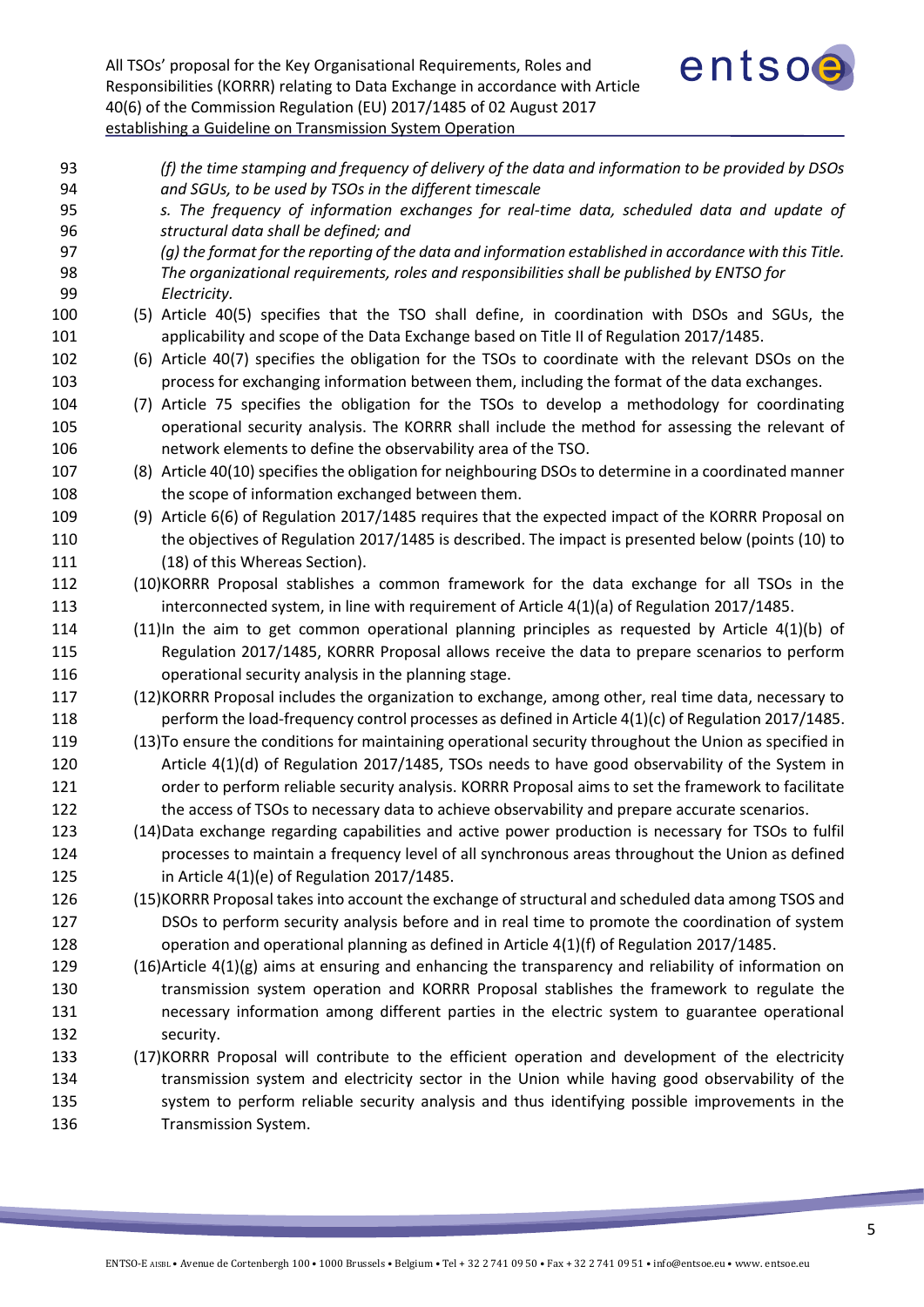<span id="page-5-1"></span><span id="page-5-0"></span>

|                   |    | entsoe<br>All TSOs' proposal for the Key Organisational Requirements, Roles and<br>Responsibilities (KORRR) relating to Data Exchange in accordance with Article<br>40(6) of the Commission Regulation (EU) 2017/1485 of 02 August 2017<br>establishing a Guideline on Transmission System Operation |
|-------------------|----|------------------------------------------------------------------------------------------------------------------------------------------------------------------------------------------------------------------------------------------------------------------------------------------------------|
| 137<br>138<br>139 |    | (18)In conclusion, the KORRR Proposal contributes to the general objectives of the Regulation<br>2017/1485 to the benefit of all TSOs, NEMOS, the Agency, regulatory authorities and market<br>participants.                                                                                         |
| 140<br>141<br>142 |    | SUBMIT THE FOLLOWING KEY ORGANISATIONAL REQUIREMENTS, ROLES AND RESPONSILBITIES RELATING<br>TO DATA EXCHANGE TO ALL REGULATORY AUTHORITIES:                                                                                                                                                          |
| 143               |    | TITUE <sub>1</sub>                                                                                                                                                                                                                                                                                   |
| 144               |    | <b>General Provisions</b>                                                                                                                                                                                                                                                                            |
|                   |    | Article 1                                                                                                                                                                                                                                                                                            |
| 145               |    |                                                                                                                                                                                                                                                                                                      |
| 146               |    | Subject matter and scope                                                                                                                                                                                                                                                                             |
| 147               |    |                                                                                                                                                                                                                                                                                                      |
| 148               | 1. | The KORRR as determined in this proposal shall be considered as the common proposal of all TSOs                                                                                                                                                                                                      |
| 149               |    | in accordance with Article 40(6) of Regulation 2017/1485 and shall include organisational                                                                                                                                                                                                            |
| 150               |    | requirements, roles and responsibilities for Data Exchange according to Title II of that regulation.                                                                                                                                                                                                 |
| 151               | 2. | The KORRR shall apply to all TSOs in the area referred to in Article 2(2) of Regulation 2017/1485.                                                                                                                                                                                                   |
| 152               | 3. | When applying the KORRR and the TSOs shall:                                                                                                                                                                                                                                                          |
| 153               |    | apply the principles of proportionality and non-discrimination;<br>a.                                                                                                                                                                                                                                |
| 154               |    | ensure transparency;<br>b.                                                                                                                                                                                                                                                                           |
| 155               |    | apply the principle of optimisation between the highest overall efficiency and lowest total<br>c.                                                                                                                                                                                                    |
| 156               |    | costs for all parties involved;                                                                                                                                                                                                                                                                      |
| 157<br>158        |    | respect the responsibility assigned to the relevant TSO in order to ensure system security,<br>d.<br>including as required by national legislation;                                                                                                                                                  |
| 159               |    | consult with relevant DSOs and take account of potential impacts on their system; and                                                                                                                                                                                                                |
| 160               |    | e.<br>take into consideration agreed European standards and technical specifications.<br>f.                                                                                                                                                                                                          |
| 161               | 4. | TSOs from jurisdictions outside the area referred to in Article 2(2) of Regulation 2017/1485 may                                                                                                                                                                                                     |
| 162               |    | adopt KORRR Proposal on a voluntary basis, provided that                                                                                                                                                                                                                                             |
| 163               |    | For them to do so is technically feasible and compatible with the requirements of Regulation<br>a.                                                                                                                                                                                                   |
| 164               |    | 2017/1485;                                                                                                                                                                                                                                                                                           |
| 165               |    | They agree that they shall have the same rights and responsibilities with respect to the Data<br>b.                                                                                                                                                                                                  |
| 166               |    | Exchange process as the TSOs referred to in paragraph 2, in particular, they shall accept that                                                                                                                                                                                                       |
| 167               |    | The KORRR applies to the relevant parties in their control area as well;                                                                                                                                                                                                                             |
| 168               |    | They accept any other legally feasible conditions related to the voluntary nature of their<br>c.                                                                                                                                                                                                     |
| 169               |    | participation in the Data Exchange process that the TSOs may set;                                                                                                                                                                                                                                    |
| 170               |    | The TSOs referred to in paragraph 2 have concluded an agreement governing the terms of<br>d.                                                                                                                                                                                                         |
| 171               |    | the voluntary participation with the TSOs referred to in this paragraph;                                                                                                                                                                                                                             |
| 172               |    | Once TSOs participating in the Data Exchange process on a voluntary basis have<br>e.                                                                                                                                                                                                                 |
| 173<br>174        |    | demonstrated objective compliance with the requirements set out in (a), (b), (c) and (d), the<br>TSOs referred to in paragraph 1, after checking that the criteria in (a), (b), (c) and (d) are                                                                                                      |
| 175               |    | met, have approved an application from the TSO wishing to join the KORRR process in                                                                                                                                                                                                                  |
| 176               |    | accordance with the procedure set out in Article 5(3) of Regulation 2017/1485.                                                                                                                                                                                                                       |
| 177               | 5. | The TSOs referred to in paragraph 2 shall monitor that TSOs participating in the Data Exchange                                                                                                                                                                                                       |
| 178               |    | process on a voluntary basis pursuant to paragraph 4 respect their obligations. If a TSO participating                                                                                                                                                                                               |
| 179               |    | in the Data Exchange process pursuant to paragraph 4 does not respect its essential obligations in                                                                                                                                                                                                   |

<u> The Company of the Company of the Company of the Company of the Company of the Company of the Company of the Company of the Company of the Company of the Company of the Company of the Company of the Company of the Compan</u>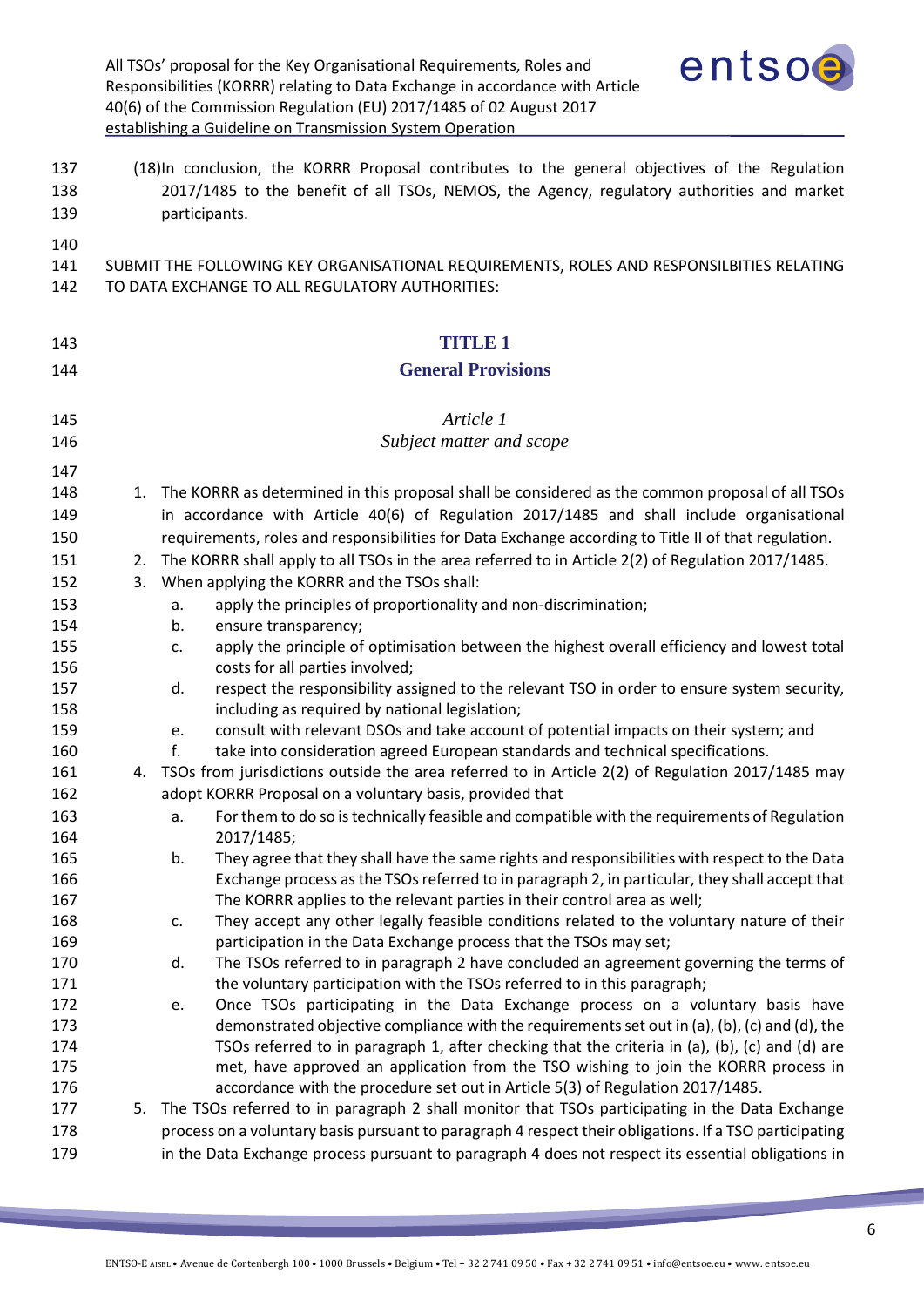<span id="page-6-1"></span><span id="page-6-0"></span>

|                                        |    | entsoe<br>All TSOs' proposal for the Key Organisational Requirements, Roles and<br>Responsibilities (KORRR) relating to Data Exchange in accordance with Article<br>40(6) of the Commission Regulation (EU) 2017/1485 of 02 August 2017<br>establishing a Guideline on Transmission System Operation                                                                                                                                                                                                                                                                                          |
|----------------------------------------|----|-----------------------------------------------------------------------------------------------------------------------------------------------------------------------------------------------------------------------------------------------------------------------------------------------------------------------------------------------------------------------------------------------------------------------------------------------------------------------------------------------------------------------------------------------------------------------------------------------|
| 180<br>181<br>182<br>183               |    | a way that significantly endangers the implementation and operation of Regulation 2017/1485, the<br>TSOs referred to in paragraph 2 shall terminate that TSO's voluntary participation in the Data<br>Exchange process in accordance with the procedure set out in Article 5(3) of Regulation 2017/1485.                                                                                                                                                                                                                                                                                      |
| 184<br>185                             |    | Article 2<br>Definitions                                                                                                                                                                                                                                                                                                                                                                                                                                                                                                                                                                      |
| 186                                    |    |                                                                                                                                                                                                                                                                                                                                                                                                                                                                                                                                                                                               |
| 187<br>188<br>189<br>190<br>191<br>192 |    | 1. For the purposes of the KORRR, terms used in this document shall have the meaning of the<br>definitions included in Article 3 of the SO GL Regulation, Article 2 of Regulation (EU) 2015/1222,<br>Article 2 of Regulation (EC) No 714/2009, Article 2 of Commission Regulation (EU) No 543/2013,<br>Article 2 of Regulation (EC) No 631/2016, Article 2 of Regulation (EC) No 1388/2016, Article 2 of<br>Regulation (EC) No 1447/2016 as well as Article 2 of Directive 2009/72/EC of the European<br>Parliament and of the Council and the other items of legislation referenced therein. |
| 193<br>194<br>195<br>196               |    | 2. In the KORRR, unless the context requires otherwise:<br>a) the table of contents, headings and examples are inserted for convenience only and do not<br>affect the interpretation of the KORRR;<br>b) any reference to legislation, regulations, directive, order, instrument, code or any other                                                                                                                                                                                                                                                                                           |
| 197<br>198<br>199                      |    | enactment shall include any modification, extension or re-enactment of it then in force;<br>3. The KORRR shall be binding upon and shall ensure to the benefit of the TSOs as referred to herein<br>and their permitted successors and assigns and irrespective of any change in the TSOs' names.                                                                                                                                                                                                                                                                                             |
| 200<br>201<br>202                      | 4. | For the purpose of the KORRR, and aggregation means a set of power generation unites, demand<br>facilities, closed distribution systems which can operate as a single facility or closed distribution<br>system for the purposes of offering one or more balancing or congestion management service.                                                                                                                                                                                                                                                                                          |
| 203<br>204                             |    | 5. For the purpose of the KORRR, a modification is considered significant when it is significant in EU<br>2016/631 (NC RfG), EU 2016/1388 (NC DCC) or EU 2016/1447 (NC HVDC).                                                                                                                                                                                                                                                                                                                                                                                                                 |
| 205<br>206                             | 6. | For the purpose of the KORRR, Real Time Data means a representation of the actual state of the<br>facilities no more than one minute old.                                                                                                                                                                                                                                                                                                                                                                                                                                                     |
| 207<br>208                             |    | 7. For the purpose of the KORRR, SGUs are considered to provide data directly to the TSO or DSO when<br>they are the first TSO or DSO that receives that data from the SGU.                                                                                                                                                                                                                                                                                                                                                                                                                   |
| 209                                    |    |                                                                                                                                                                                                                                                                                                                                                                                                                                                                                                                                                                                               |
| 210<br>211                             |    | Article 3<br>General responsibilities                                                                                                                                                                                                                                                                                                                                                                                                                                                                                                                                                         |
| 212                                    |    |                                                                                                                                                                                                                                                                                                                                                                                                                                                                                                                                                                                               |
| 213<br>214<br>215                      | 1. | Each TSO, DSO, CDSO or SGU will be responsible for the quality of the information they provide<br>regarding their facilities or services. Except where explicitly otherwise stated, they shall be the party<br>required to provide the data.                                                                                                                                                                                                                                                                                                                                                  |
| 216<br>217<br>218                      | 2. | In the case of an aggregator, the aggregation of the facilities shall be considered as the SGU and the<br>aggregator responsible for the data provision. In some cases, an individual power generating<br>module or demand facility included in the aggregation may also be an SGU and may still have                                                                                                                                                                                                                                                                                         |
| 219<br>220<br>221                      | 3. | obligations to provide data under Regulation 2017/1485 independently of the aggregator.<br>Transmission connected SGUs and SGUs providing services directly to the TSO shall provide data<br>directly to the TSO.                                                                                                                                                                                                                                                                                                                                                                             |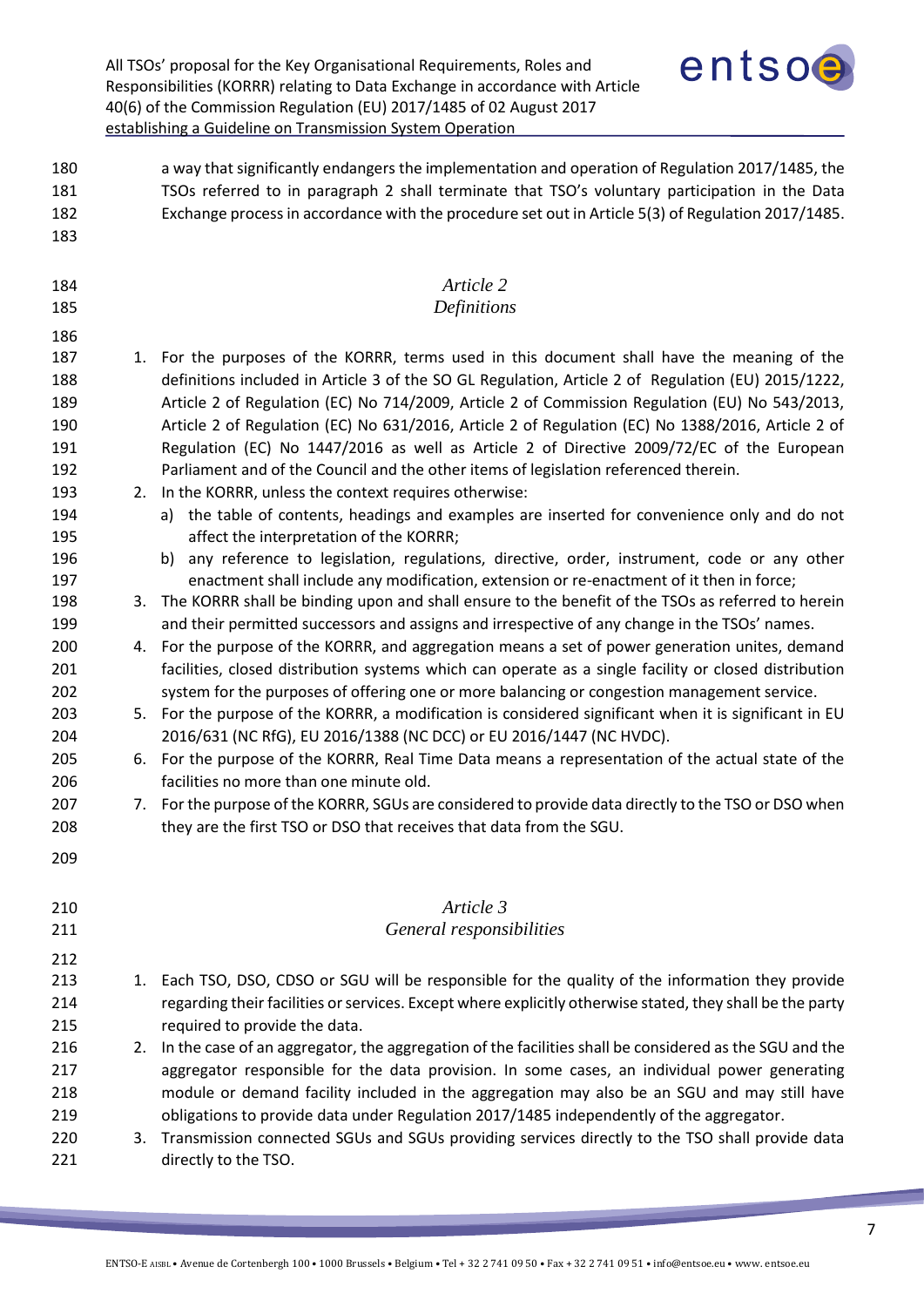

 4. Each TSO, in coordination with the DSOs in its Control Area, shall define whether the distribution connected SGUs in its control area shall provide the structural, scheduled and real-time data directly 224 to the TSO and/or to the DSO they are connected. The decision for each type of information and 225 type of SGU may be independent. When the data is directly provided to the TSO, after request of 226 the DSO to whose network the SGU is connected, the TSO shall make it available for the DSO. When 227 the data is provided to the DSO, the DSO shall provide the data to the TSO. The quality and granularity of the data shall be maintained or improved.

- 5. When the TSO or the DSO receives the data directly from the SGU, the TSO or DSO shall check that the data complies with the quality requirements specified according to the KORRR before sharing it with another entity.
- 6. As far as reasonably possible CDSOs, SGUs shall not be required to provide the same data directly to both the TSO and the DSO it is connected to.
- 7. DSOs, CDSOs and SGUs shall be responsible for the installation, configuration, security and maintenance of the communication systems to exchange data with the TSO according to the KORRR unless explicitly otherwise agreed with the TSO.
- 8. Subject to the agreement of the TSO, parties required to provide data under the KORRR shall be 238 allowed to delegate all or part of any tasks assigned to it under Regulation 2017/1485 to one or more third parties like BRP, BSP, aggregators or similar entities, in case the third party can carry out 240 the respective function at least as effectively as the delegating entity. The delegating entity shall 241 remain responsible for ensuring compliance with the obligations under Regulation 2017/1485, including ensuring access to information necessary for monitoring by the regulatory authority.
- 

<span id="page-7-0"></span>

| 244<br>245 | Article 4<br>Confidentiality                                                                          |
|------------|-------------------------------------------------------------------------------------------------------|
| 246<br>247 | 1. Except where explicitly stated otherwise, all data affected by the KORRR shall be confidential. In |
| 248        | accordance with Article 12 of Regulation 2017/1485, each party receiving data according to the        |
| 249        | KORRR shall implement appropriate technical and organizational measures to ensure that data is        |

- KORRR shall implement appropriate technical and organizational measures to ensure that data is not divulged to any other person or authority, without prejudice to cases covered by national law, other provisions of the Regulation 2017/1485 or other relevant Union legislation. 252 2. Each Power Generation Facility, Demand Facility or CDSO considered as a SGU according to Article
- 2(1) of Regulation 2017/1485 shall have access to the structural information referring to its facilities stored by the TSO or DSO.
- 3. Each DSO and CDSO shall have access to the Structural, Scheduled and Real-Time information of the SGUs connected to its distribution or closed distribution network.
- 4. DSOs and CDSOs shall have access to the Structural, Scheduled and Real-Time information of the commissioned facilities of the Transmission Network in their connection point. Upon justification of the need of the information for operational security reasons, they may request further structural or Real-Time information from commissioned facilities of the Transmission System of the Control Area they are connected. When the request of information comes from a CDSO, it shall not include 262 the Connection Point of other CDSOs or SGUs. TSOs may give positive or justified negative answer to the request.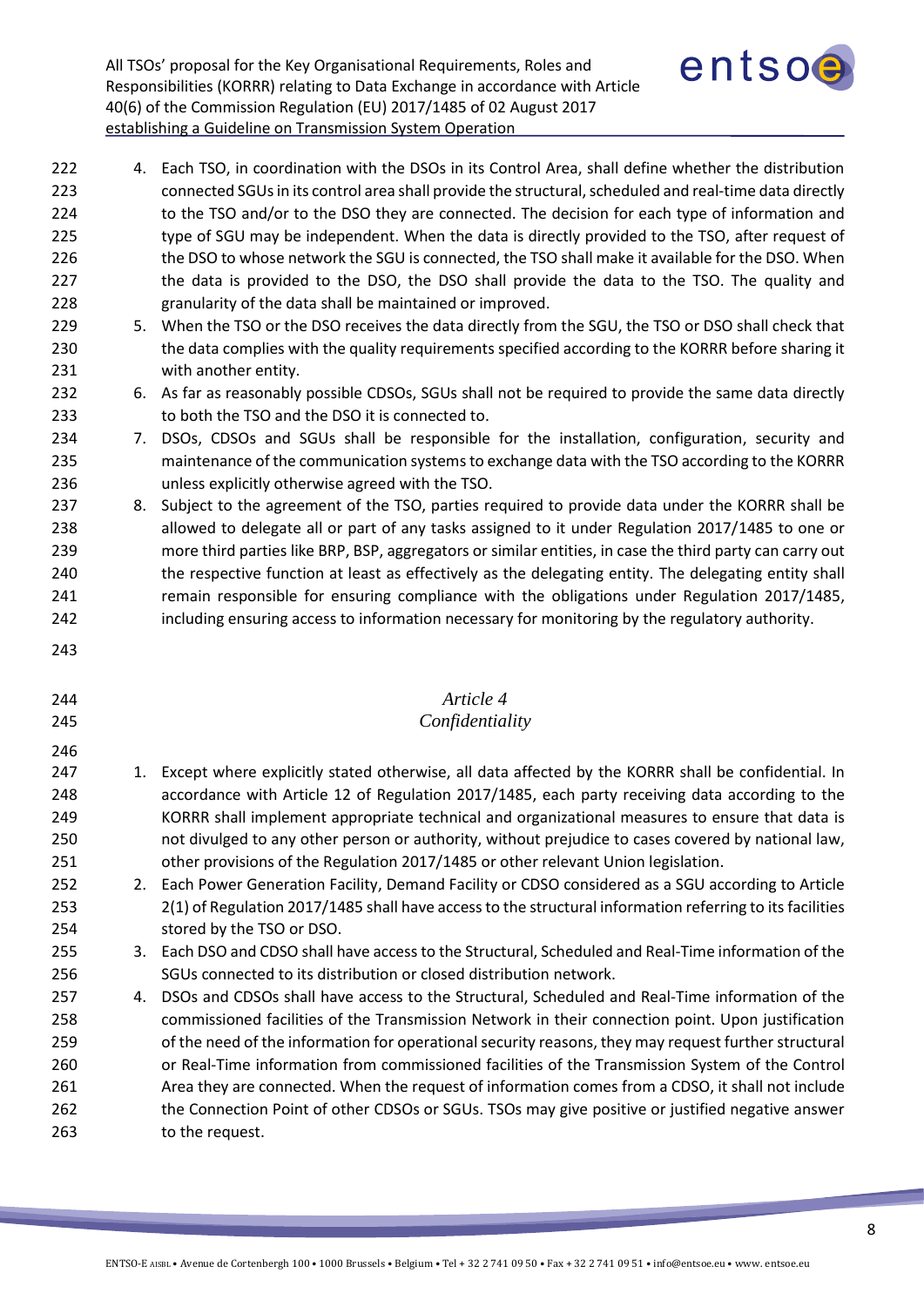

<span id="page-8-4"></span><span id="page-8-3"></span><span id="page-8-2"></span><span id="page-8-1"></span><span id="page-8-0"></span>

| 264<br>265 |    | 5. SGUs shall have access to the Structural and Real-Time information of the commissioned facilities<br>of the Transmission System or Distribution System in their connection point. It shall not include the |
|------------|----|---------------------------------------------------------------------------------------------------------------------------------------------------------------------------------------------------------------|
| 266        |    | Connection Point of other CDSOs or SGUs.                                                                                                                                                                      |
| 267        |    | 6. Competent National Regulatory Authorities shall have access to all information exchanged                                                                                                                   |
| 268<br>269 |    | according to the KORRR upon request.                                                                                                                                                                          |
| 270        |    | 7. Subject to the confidentiality obligations set out in Article 12 of Regulation 2017/1485, TSOs may<br>share the data obtained with all other TSOs that have fully implemented the requirements set out     |
| 271        |    | in KORRR proposal.                                                                                                                                                                                            |
| 272        |    | The TSOs may share structural information of DSOs, CDSOs or SGU with a third party to comply with<br>8.                                                                                                       |
| 273        |    | the responsibilities defined in Regulation 2017/1485, subject to the formalization of a                                                                                                                       |
| 274        |    | confidentiality and a limitation of use agreement.                                                                                                                                                            |
|            |    |                                                                                                                                                                                                               |
| 275        |    | <b>TITLE 2</b>                                                                                                                                                                                                |
| 276        |    | <b>Key Organisational Requirements, Roles and Responsibilities</b>                                                                                                                                            |
| 277        |    | <b>Chapter 1</b>                                                                                                                                                                                              |
| 278        |    | <b>Responsibilities of TSOs</b>                                                                                                                                                                               |
| 279        |    | Article 5                                                                                                                                                                                                     |
| 280        |    | <b>General Responsibilities</b>                                                                                                                                                                               |
| 281        |    |                                                                                                                                                                                                               |
| 282        |    | 1. Each TSO shall define the observability area of the neighbouring TSOs' transmission systems according                                                                                                      |
| 283        |    | to the methodology of Article 75 Regulation 2017/1485 and communicate it to the affected TSOs.                                                                                                                |
| 284        |    | 2. Each TSO shall define the observability area of the connected distribution network of its control area                                                                                                     |
| 285        |    | according to the methodology of Article 75 Regulation 2017/1485 and communicate it to the affected                                                                                                            |
| 286        |    | DSOs.                                                                                                                                                                                                         |
| 287        |    | 3. Each TSO shall provide updated information of their transmission system that is part of the observability                                                                                                  |
| 288        |    | area of neighbouring TSO to those TSOs.                                                                                                                                                                       |
| 289        |    | 4. Each TSO shall provide updated information of the DSO network of its control area that is part of the                                                                                                      |
| 290        |    | observability area of neighbouring TSO to those TSOs.                                                                                                                                                         |
| 291        | 5. | TSOs may use the information platform developed in accordance with Article 114 of Regulation                                                                                                                  |
| 292        |    | 2017/1485 to exchange structural and scheduled information with other TSOs.                                                                                                                                   |
| 293        |    |                                                                                                                                                                                                               |
| 294        |    | <b>Structural data</b>                                                                                                                                                                                        |
| 295        |    | Article 6                                                                                                                                                                                                     |
| 296        |    | Data storage                                                                                                                                                                                                  |
| 297        |    |                                                                                                                                                                                                               |
| 298        | 1. | Each TSO shall gather, update and maintain the structural data necessary to operate the interconnected                                                                                                        |
| 299        |    | system within its control area.                                                                                                                                                                               |
| 300        |    | 2. Each TSO shall store electronically the structural data of the electric system. The storage shall contain                                                                                                  |
| 301        |    | the information from the Transmission System, from the observability area in the Distribution                                                                                                                 |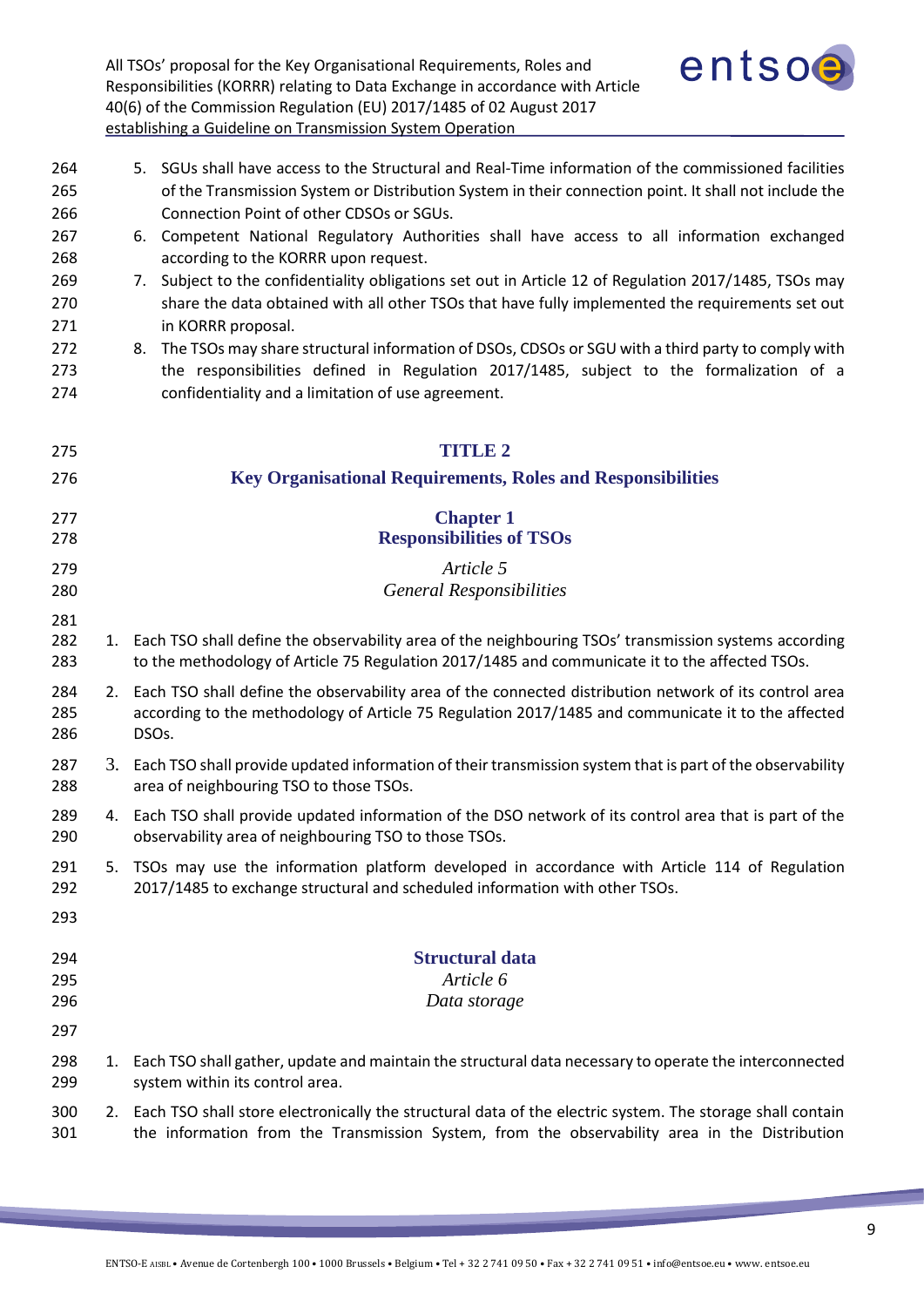<span id="page-9-2"></span><span id="page-9-1"></span><span id="page-9-0"></span>

|                                 |    | entsoe<br>All TSOs' proposal for the Key Organisational Requirements, Roles and<br>Responsibilities (KORRR) relating to Data Exchange in accordance with Article<br>40(6) of the Commission Regulation (EU) 2017/1485 of 02 August 2017<br>establishing a Guideline on Transmission System Operation                                                                                                                                                                                |
|---------------------------------|----|-------------------------------------------------------------------------------------------------------------------------------------------------------------------------------------------------------------------------------------------------------------------------------------------------------------------------------------------------------------------------------------------------------------------------------------------------------------------------------------|
| 302<br>303                      |    | Networks, from the observability area in neighbouring Transmission Systems and from the SGU<br>according to articles 41, 43, 45, 48, 51 and 52 of Regulation 2017/1485.                                                                                                                                                                                                                                                                                                             |
| 304<br>305<br>306               | 3. | Each TSO shall specify the format and may publish templates for the structural data that DSOs and SGUs<br>shall provide. The format or template have to include the detailed content of the structural data that<br>have to be provided.                                                                                                                                                                                                                                            |
| 307<br>308<br>309               |    | Article 7<br>Notification of changes                                                                                                                                                                                                                                                                                                                                                                                                                                                |
| 310<br>311<br>312<br>313        |    | 1. Each TSO shall review the structural information it shares with other TSOs at least every 6 months and<br>provide updated information of the observability area to the neighbouring TSO in the following<br>situations:                                                                                                                                                                                                                                                          |
| 314                             |    | At least 3 months before commissioning of a new network element or facility;<br>a)                                                                                                                                                                                                                                                                                                                                                                                                  |
| 315                             |    | At least 3 months before final removal from service of the network element or facility;<br>b)                                                                                                                                                                                                                                                                                                                                                                                       |
| 316                             |    | At least 3 months before significant modifications in the network element or facility;<br>c)                                                                                                                                                                                                                                                                                                                                                                                        |
| 317                             |    | d)<br>As soon as possible in case there is a change in the Observability Area;                                                                                                                                                                                                                                                                                                                                                                                                      |
| 318                             |    | As soon as an error is detected.<br>e)                                                                                                                                                                                                                                                                                                                                                                                                                                              |
| 319<br>320                      | 2. | According to the information stated in the Articles 4(4) and 4(5), DSOs and SGUs may request the update<br>of the structural data to its TSO.                                                                                                                                                                                                                                                                                                                                       |
| 321<br>322                      |    | <b>Scheduled data</b>                                                                                                                                                                                                                                                                                                                                                                                                                                                               |
| 323                             |    | Article 8                                                                                                                                                                                                                                                                                                                                                                                                                                                                           |
| 324                             |    | Responsibilities of TSOs                                                                                                                                                                                                                                                                                                                                                                                                                                                            |
| 325                             |    |                                                                                                                                                                                                                                                                                                                                                                                                                                                                                     |
| 326<br>327<br>328<br>329<br>330 | 1. | Each TSO shall be capable of exchanging scheduled data with NEMOS, SGUs, DSOs or third parties to<br>whom the exchange of scheduled information may have been delegated. Scheduled data shall at least<br>include the generation and load schedules resulting from markets trade between Day ahead and real<br>time, unavailability or limitations to active power production or consumption of SGUs, unavailability of<br>network elements of DSOs in the TSO's observability area |
| 331<br>332<br>333<br>334        | 2. | Each TSO shall define and publish the format of the information and the technical requirements to<br>exchange the scheduled data. The technical requirements should where possible, be in accordance with<br>an international standard recommended by all TSOs and with current technologies to guarantee<br>security, confidentiality and redundancy of the communications.                                                                                                        |
| 335<br>336                      |    | 3. Each TSO shall electronically store the information at least during the necessary time to comply with its<br>tasks.                                                                                                                                                                                                                                                                                                                                                              |
| 337<br>338<br>339               | 4. | Each TSO shall communicate to the DSOs directly connected to the transmission system their planned<br>and unplanned unavailability of network elements in their connection point at least during day-ahead<br>or before.                                                                                                                                                                                                                                                            |
| 340<br>341                      |    |                                                                                                                                                                                                                                                                                                                                                                                                                                                                                     |

**CONTRACTOR**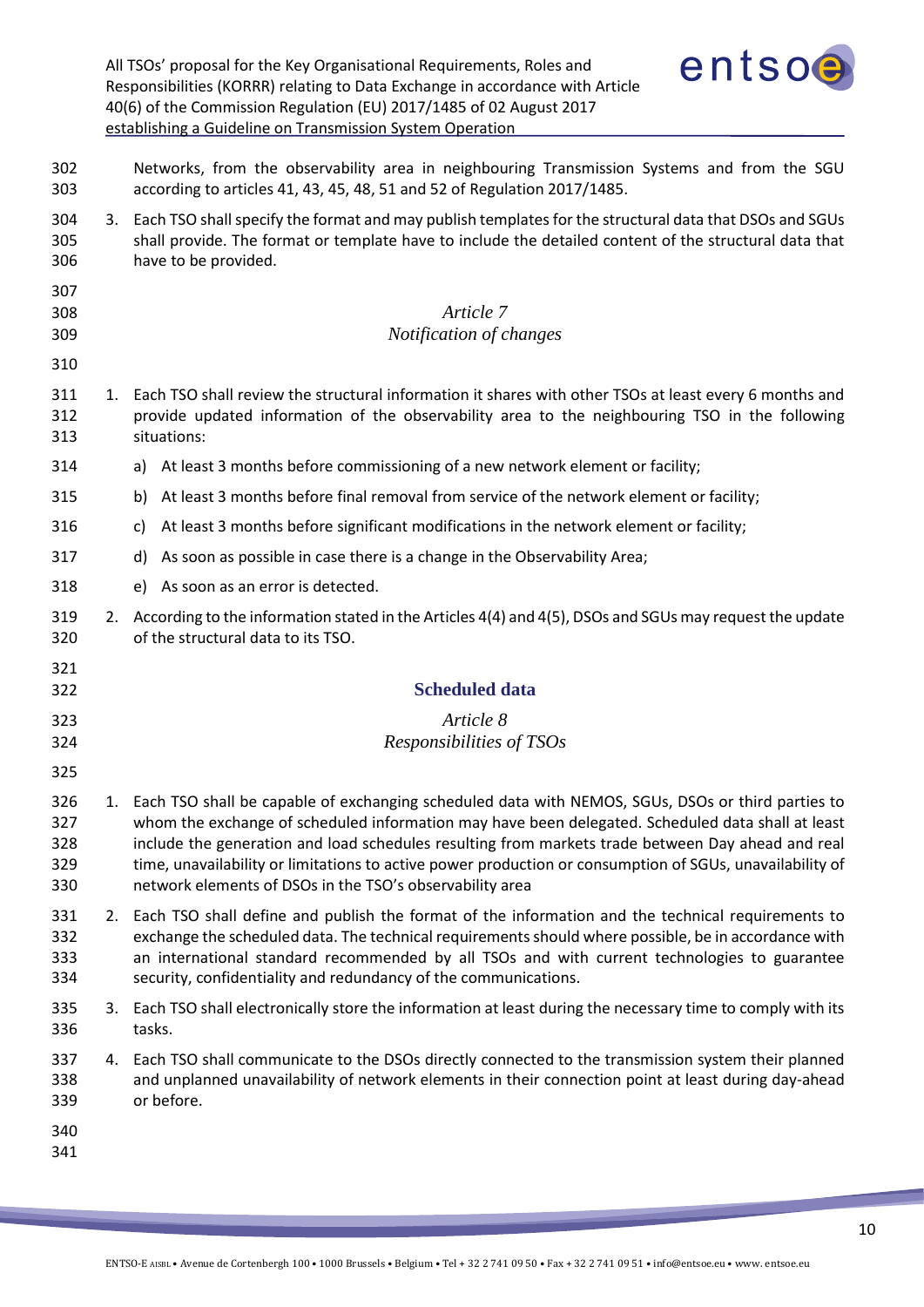<span id="page-10-2"></span><span id="page-10-1"></span><span id="page-10-0"></span>

|                          |    | entsoe<br>All TSOs' proposal for the Key Organisational Requirements, Roles and<br>Responsibilities (KORRR) relating to Data Exchange in accordance with Article<br>40(6) of the Commission Regulation (EU) 2017/1485 of 02 August 2017<br>establishing a Guideline on Transmission System Operation                                                                                                                 |
|--------------------------|----|----------------------------------------------------------------------------------------------------------------------------------------------------------------------------------------------------------------------------------------------------------------------------------------------------------------------------------------------------------------------------------------------------------------------|
| 342                      |    | <b>Real Time data</b>                                                                                                                                                                                                                                                                                                                                                                                                |
| 343<br>344               |    | Article 9<br><b>Content of Real Time Information</b>                                                                                                                                                                                                                                                                                                                                                                 |
| 345                      |    |                                                                                                                                                                                                                                                                                                                                                                                                                      |
| 346<br>347               |    | 1. Each TSO may specify more detailed content of the real-time information exchanged according to<br>Articles 42, 44, 47, 50, 52 and 53 of Regulation 2017/1485.                                                                                                                                                                                                                                                     |
| 348<br>349<br>350<br>351 |    | Article 10<br>Format of Real Time Information                                                                                                                                                                                                                                                                                                                                                                        |
| 352<br>353<br>354        |    | 1. Each TSO, in coordination with the DSOs of its control area, shall specify and publish the format for real-<br>time data exchange related to the distribution network observability area and to the SGUs within its<br>Control Area.                                                                                                                                                                              |
| 355<br>356<br>357<br>358 |    | 2. Each TSO shall specify the requirements for real-time data exchange related to the distribution network<br>observability area and to the SGUs within its Control Area. The technical requirements should where<br>possible, be in accordance with an international standard recommended by all TSOs and with current<br>technologies to guarantee security, confidentiality and redundancy of the communications. |
| 359<br>360               |    | 3. Each TSO, when exchanging real time information with other TSOs, shall follow and fulfil all the rules<br>and obligations according to the current all TSOs practices in term of:                                                                                                                                                                                                                                 |
| 361                      |    | Logical connections between parties and protocols used;<br>a)                                                                                                                                                                                                                                                                                                                                                        |
| 362                      |    | Network architecture including redundancy;<br>b)                                                                                                                                                                                                                                                                                                                                                                     |
| 363                      |    | Network security rules;<br>C)                                                                                                                                                                                                                                                                                                                                                                                        |
| 364                      |    | d) ID and/or naming convention and data quality;                                                                                                                                                                                                                                                                                                                                                                     |
| 365                      |    | Data Transmission Parameters and performance;<br>e)                                                                                                                                                                                                                                                                                                                                                                  |
| 366                      |    | Rules of conduct in the case of planned outages and disturbances of communication equipment.<br>f)                                                                                                                                                                                                                                                                                                                   |
| 367<br>368               | 4. | Each TSO shall define the refresh rate for the real-time data exchanges in its control area. It shall not be<br>longer than 1 minute. For data related to load-frequency control, it shall not be longer than 10 s.                                                                                                                                                                                                  |
| 369<br>370<br>371        |    | <b>Chapter 2</b><br><b>Responsibilities of DSOs</b>                                                                                                                                                                                                                                                                                                                                                                  |
| 372                      |    | <b>Structural data</b>                                                                                                                                                                                                                                                                                                                                                                                               |
| 373<br>374               |    | Article 11<br>Structural Data provided by DSOs                                                                                                                                                                                                                                                                                                                                                                       |
| 375                      |    |                                                                                                                                                                                                                                                                                                                                                                                                                      |
| 376<br>377<br>378        | 1. | Each DSO shall provide to its TSO the updated structural data of the observability area in the distribution<br>network operated by them according to Article 43 of Regulation 2017/1485.                                                                                                                                                                                                                             |

<span id="page-10-5"></span><span id="page-10-4"></span><span id="page-10-3"></span><u> The Company of the Company of the Company of the Company of the Company of the Company of the Company of the Company of the Company of the Company of the Company of the Company of the Company of the Company of the Compan</u>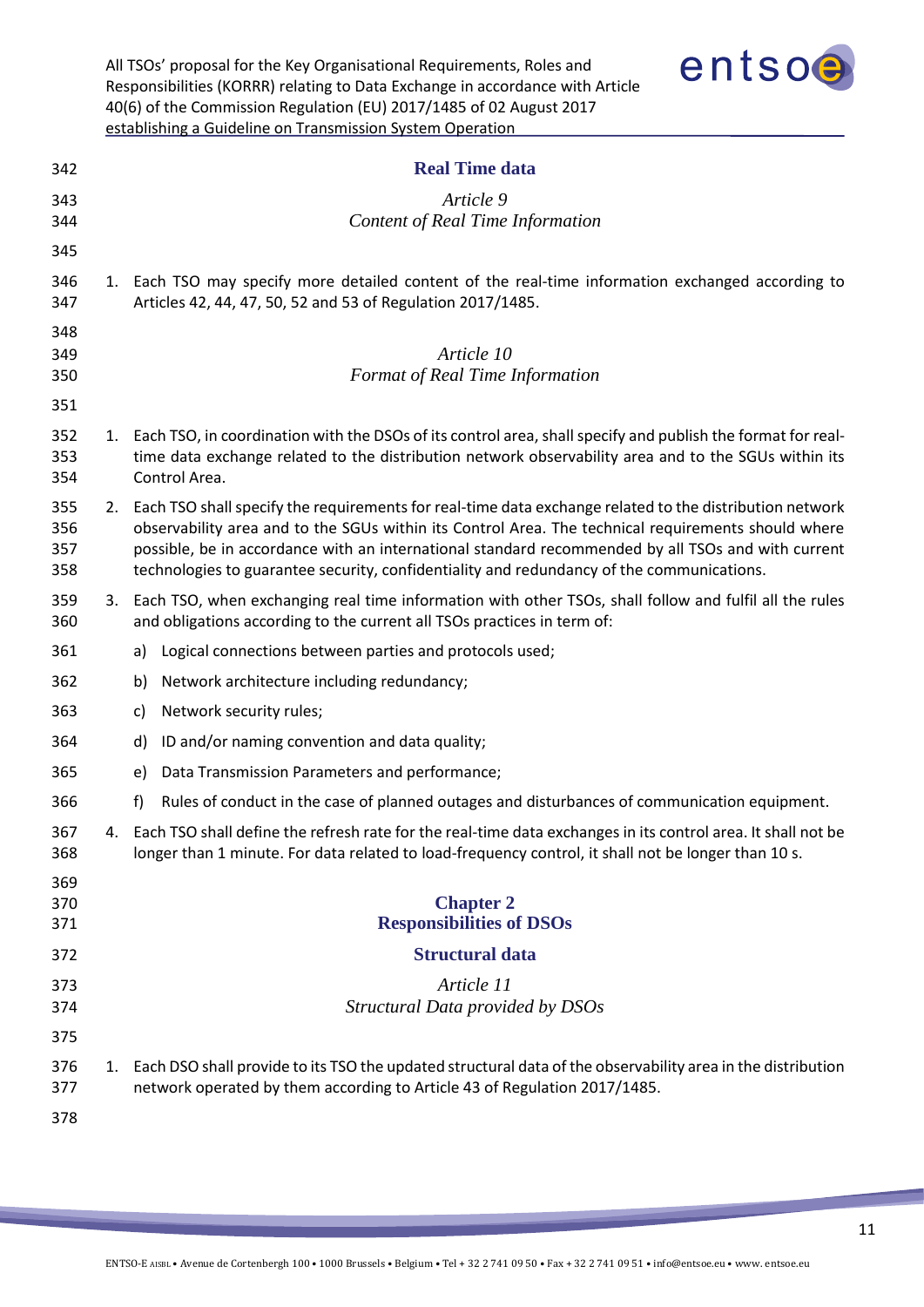| All TSOs' proposal for the Key Organisational Requirements, Roles and         |
|-------------------------------------------------------------------------------|
| Responsibilities (KORRR) relating to Data Exchange in accordance with Article |
| 40(6) of the Commission Regulation (EU) 2017/1485 of 02 August 2017           |
| establishing a Guideline on Transmission System Operation                     |



<span id="page-11-4"></span><span id="page-11-3"></span><span id="page-11-2"></span><span id="page-11-1"></span><span id="page-11-0"></span>

| 379<br>380               |    | Article 12<br>Notification of changes                                                                                                                                                                                                                                                                                                                                                                             |
|--------------------------|----|-------------------------------------------------------------------------------------------------------------------------------------------------------------------------------------------------------------------------------------------------------------------------------------------------------------------------------------------------------------------------------------------------------------------|
| 381                      |    |                                                                                                                                                                                                                                                                                                                                                                                                                   |
| 382<br>383               |    | 1. Each DSO shall review the structural information it shares with the TSOs of its control area at least every<br>6 months and provide updated information to the TSO in the following situations:                                                                                                                                                                                                                |
| 384<br>385               |    | a) At least 3 months before commissioning of a new network element or facility. Upon justification,<br>the TSO may define a different timeline;                                                                                                                                                                                                                                                                   |
| 386<br>387               |    | b) At least 3 months before final removal from service of the network element or facility Upon<br>justification the TSO may define a different timeline;                                                                                                                                                                                                                                                          |
| 388<br>389               |    | At least 3 months before significant modifications in the network element or facility Upon<br>C)<br>justification the TSO may define a different timeline;                                                                                                                                                                                                                                                        |
| 390                      |    | As soon as possible in case there is a change in the Observability Area;<br>a)                                                                                                                                                                                                                                                                                                                                    |
| 391                      |    | As soon as an error is detected.<br>b)                                                                                                                                                                                                                                                                                                                                                                            |
| 392<br>393               |    | <b>Scheduled data</b>                                                                                                                                                                                                                                                                                                                                                                                             |
| 394<br>395               |    | Article 13<br>Rights and responsibilities of DSOs                                                                                                                                                                                                                                                                                                                                                                 |
| 396                      |    |                                                                                                                                                                                                                                                                                                                                                                                                                   |
| 397<br>398<br>399<br>400 | 1. | All DSOs within the observability area and the control area of the TSO shall provide their planned and<br>unplanned unavailability of network elements to the TSO, at least in D-2 and day-ahead. Transmission<br>connected DSOs shall provide the data directly to the TSO. Non-transmission connected DSOs may<br>provide the data directly to the TSO or through its connecting DSO according to Article 3(4). |
| 401<br>402<br>403        | 2. | Each DSO or CDSO shall have access to the scheduled data regarding power schedules of SGUs<br>connected to its network. DSOs and CDSOs shall comply with the requirements defined by the relevant<br>TSO to exchange scheduled data.                                                                                                                                                                              |
| 404                      |    |                                                                                                                                                                                                                                                                                                                                                                                                                   |
| 405                      |    | <b>Real Time data</b>                                                                                                                                                                                                                                                                                                                                                                                             |
| 406<br>407               |    | Article 14<br>Real Time Data provided by DSOs                                                                                                                                                                                                                                                                                                                                                                     |
| 408                      |    |                                                                                                                                                                                                                                                                                                                                                                                                                   |
| 409<br>410               | 1. | Each DSO shall provide to its TSO the real-time data from the observability area defined by the TSO<br>according to Articles 43(1) and 43(2) of Regulation 2017/1485.                                                                                                                                                                                                                                             |
| 411                      | 2. | Each DSO shall fulfil the requirements defined by the TSO in terms of:                                                                                                                                                                                                                                                                                                                                            |
| 412                      |    | Logical connections between parties and protocols used;<br>a)                                                                                                                                                                                                                                                                                                                                                     |
| 413                      |    | Network Architecture including redundancy;<br>b)                                                                                                                                                                                                                                                                                                                                                                  |
| 414                      |    | Network security rules;<br>C)                                                                                                                                                                                                                                                                                                                                                                                     |
| 415                      |    | ID and/or naming convention and data quality;<br>d)                                                                                                                                                                                                                                                                                                                                                               |
| 416                      |    | Data Transmission Parameters and performance;<br>e)                                                                                                                                                                                                                                                                                                                                                               |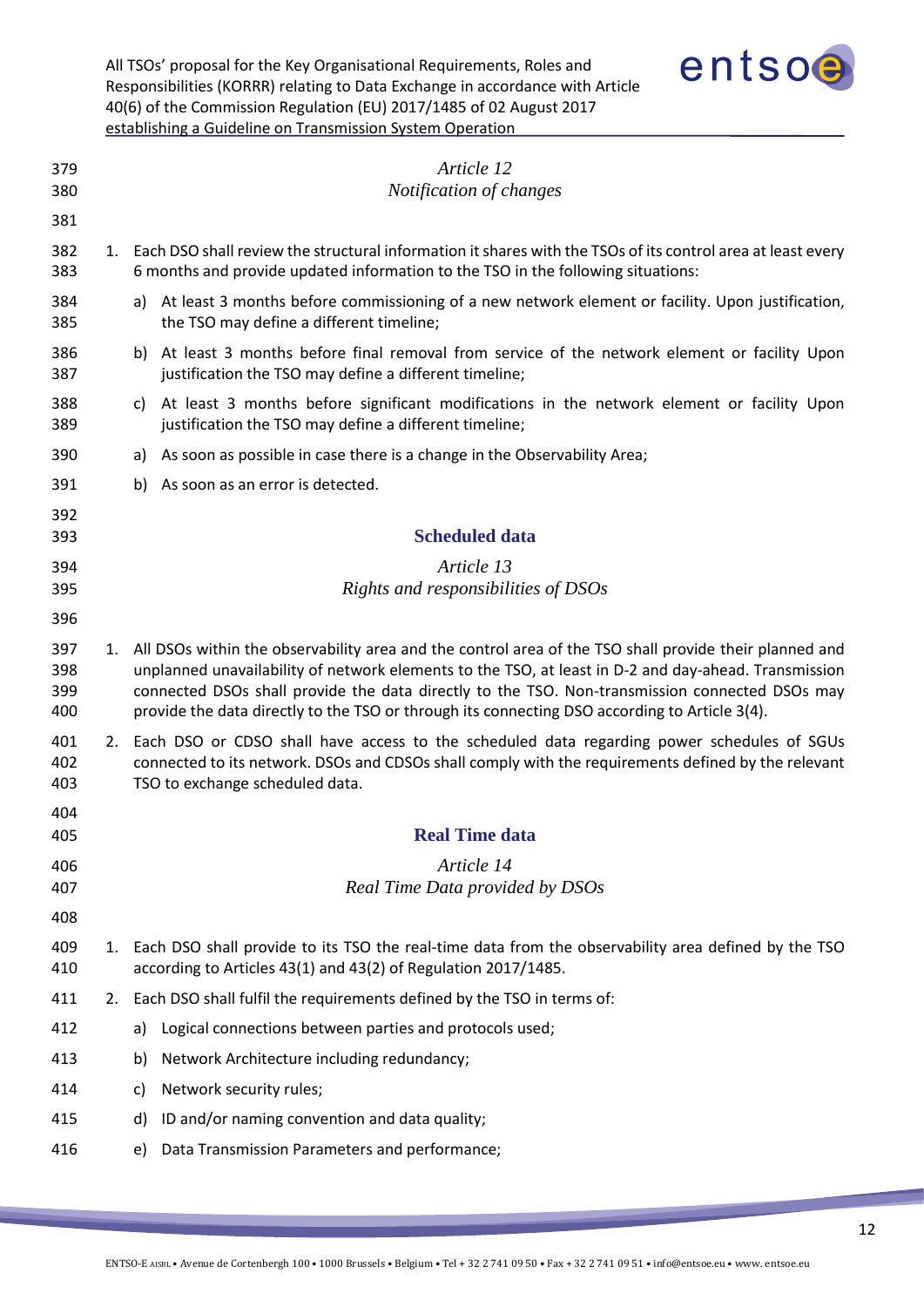

<span id="page-12-5"></span><span id="page-12-4"></span><span id="page-12-3"></span><span id="page-12-2"></span><span id="page-12-1"></span><span id="page-12-0"></span>

| 417               |    | Rules of conduct in the case of planned outages and disturbances of communication equipment.<br>f)                                                                                                                                                                                                   |
|-------------------|----|------------------------------------------------------------------------------------------------------------------------------------------------------------------------------------------------------------------------------------------------------------------------------------------------------|
| 418<br>419<br>420 |    | <b>Chapter 3</b><br><b>Responsibilities of SGUs</b>                                                                                                                                                                                                                                                  |
| 421               |    | <b>Structural data</b>                                                                                                                                                                                                                                                                               |
| 422<br>423        |    | Article 15<br>Structural Data provided by SGUs                                                                                                                                                                                                                                                       |
| 424               |    |                                                                                                                                                                                                                                                                                                      |
| 425<br>426<br>427 |    | 1. Each SGU connected to the transmission system shall provide to its TSO the updated structural data<br>according to Article 45, 52(1) of Regulation 2017/1485 of the facility operated by them in the format<br>specified by its TSO.                                                              |
| 428<br>429<br>430 |    | 2. Each SGU connected to the distribution system shall provide to the TSO or DSO, according to Article<br>3(4), the updated structural data according to Article 48 and 53 of Regulation 2017/1485 of the facility<br>operated by them in the format specified by its TSO.                           |
| 431               |    |                                                                                                                                                                                                                                                                                                      |
| 432               |    | Article 16                                                                                                                                                                                                                                                                                           |
| 433<br>434        |    | Notification of changes                                                                                                                                                                                                                                                                              |
| 435<br>436        |    | 1. Each SGU shall review the structural information it shares with the TSOs of its control area at least every<br>6 months and provide updated information to the TSO and DSO in the following situations:                                                                                           |
| 437<br>438        |    | At least 3 months before commissioning of a new network element or facility. Upon justification,<br>a)<br>the TSO may define a different timeline;                                                                                                                                                   |
| 439<br>440        |    | At least 3 months before final removal from service of the network element or facility Upon<br>b)<br>justification the TSO may define a different timeline;                                                                                                                                          |
| 441<br>442        |    | c) At least 3 months before significant modifications in the network element or facility Upon<br>justification the TSO may define a different timeline;                                                                                                                                              |
| 443               |    | d) As soon as an error is detected.                                                                                                                                                                                                                                                                  |
| 444               |    |                                                                                                                                                                                                                                                                                                      |
| 445               |    | <b>Scheduled data</b>                                                                                                                                                                                                                                                                                |
| 446               |    | Article 17                                                                                                                                                                                                                                                                                           |
| 447<br>448        |    | Scheduled Data provided by SGUs                                                                                                                                                                                                                                                                      |
| 449<br>450<br>451 | 1. | All SGUs within the control area of the TSO shall provide scheduled data to the TSO. Transmission<br>connected SGUs shall provide the data directly to the TSO. Non-transmission connected SGUs may<br>provide the data directly to the TSO or through its connecting DSO according to Article 3(4). |
| 452               |    | 2. SGUs shall comply with the requirements defined by the relevant TSO to exchange scheduled data.                                                                                                                                                                                                   |
| 453<br>454<br>455 | 3. | SGUs shall be responsible for the installation, configuration, operation and maintenance of the<br>communication systems to exchange scheduled data with the TSO unless explicitly otherwise agreed<br>with the TSO.                                                                                 |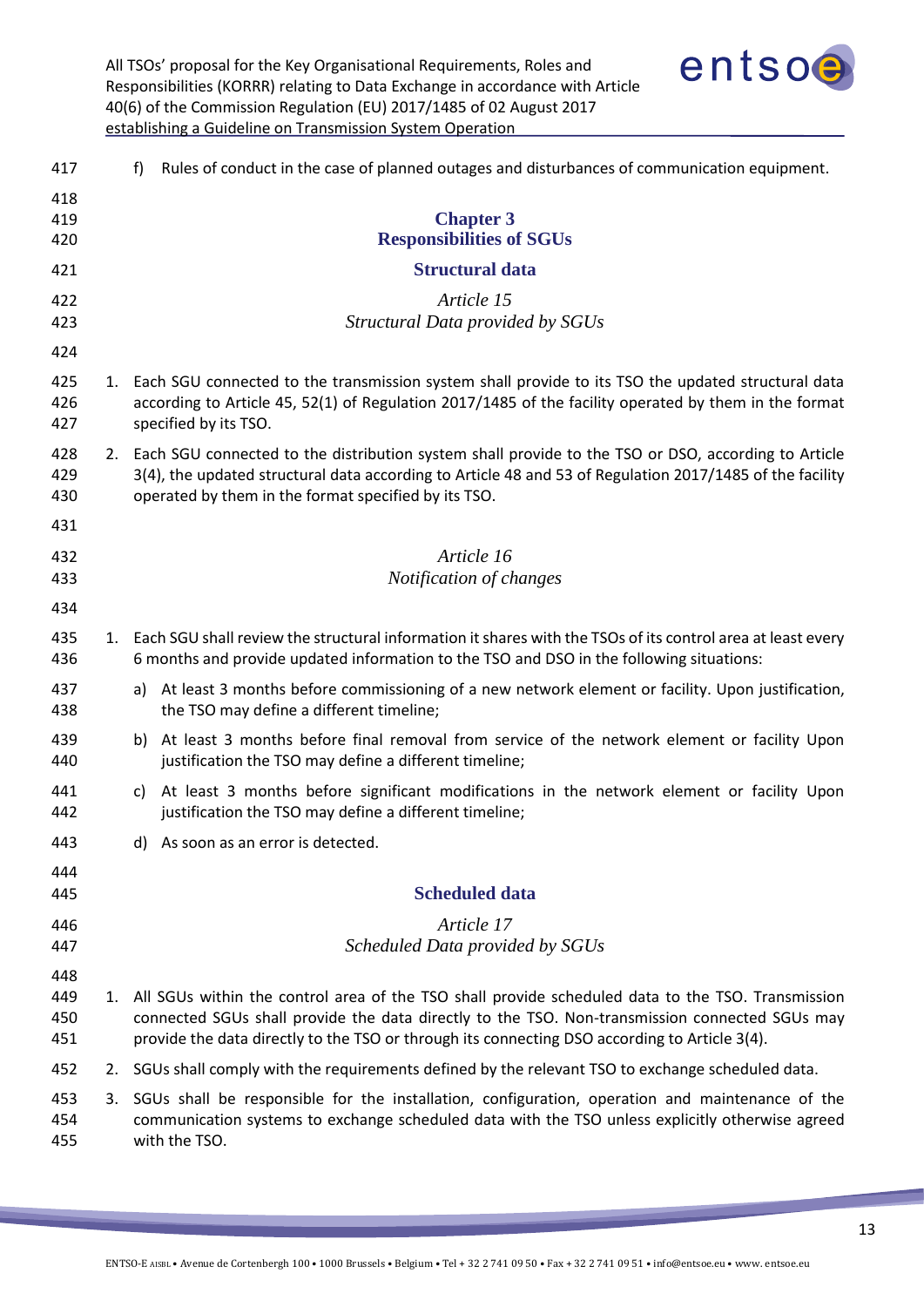

<span id="page-13-4"></span><span id="page-13-3"></span><span id="page-13-2"></span><span id="page-13-1"></span><span id="page-13-0"></span>

|    | <b>Real Time data</b>                                                                                                                                                                                                                                                                                                                                                                                                                                                                                                                                                                                                           |  |
|----|---------------------------------------------------------------------------------------------------------------------------------------------------------------------------------------------------------------------------------------------------------------------------------------------------------------------------------------------------------------------------------------------------------------------------------------------------------------------------------------------------------------------------------------------------------------------------------------------------------------------------------|--|
|    |                                                                                                                                                                                                                                                                                                                                                                                                                                                                                                                                                                                                                                 |  |
|    | Article 18<br>Real Time Data provided by SGUs                                                                                                                                                                                                                                                                                                                                                                                                                                                                                                                                                                                   |  |
|    | 1. All SGUs which are power generation modules not subject to the EU Regulations 2016/631, or which<br>are HVDC systems not subject to EU Regulations 2016/1447, or which are demand facilities not subject<br>to EU Regulations 2016/1388, shall comply with the requirements under this KORRR regarding to the<br>real-time data exchange. In case of non-compliance, by 3 months after the applicability of the<br>requirements in the KORRR, SGUs shall provide TSO or DSO technical justifications, that shall be<br>evaluated by TSO or DSO. On the basis of this evaluation TSO or DSO in coordination with the TSO, may |  |
|    | exempt particular SGU from requirement to provide real time data.                                                                                                                                                                                                                                                                                                                                                                                                                                                                                                                                                               |  |
| 2. | All SGUs within the control area of the TSO shall provide real time data in accordance with Articles 47,<br>50, 52(3) and 53 of Regulation 2017/1485 to the TSO. Transmission connected SGUs shall provide the<br>data directly to the TSO. Non-transmission connected SGUs may provide the data directly to the TSO or<br>through its connecting DSO according to Article 3(4).                                                                                                                                                                                                                                                |  |
| 3. | Each SGU providing data directly to the TSO shall fulfil the requirements defined by the TSO in terms of:                                                                                                                                                                                                                                                                                                                                                                                                                                                                                                                       |  |
|    | Logical connections between parties and protocols used;<br>a)                                                                                                                                                                                                                                                                                                                                                                                                                                                                                                                                                                   |  |
|    | Network architecture including redundancy;<br>b)                                                                                                                                                                                                                                                                                                                                                                                                                                                                                                                                                                                |  |
|    | Network security rules;<br>c)                                                                                                                                                                                                                                                                                                                                                                                                                                                                                                                                                                                                   |  |
|    | ID and/or naming convention and data quality;<br>d)                                                                                                                                                                                                                                                                                                                                                                                                                                                                                                                                                                             |  |
|    | e)<br>Data Transmission Parameters and performance;                                                                                                                                                                                                                                                                                                                                                                                                                                                                                                                                                                             |  |
|    | f<br>Rules of conduct in the case of planned outages and disturbances of communication equipment.                                                                                                                                                                                                                                                                                                                                                                                                                                                                                                                               |  |
|    | 4. SGUs shall be responsible for the installation, configuration, operation and maintenance of the<br>communication systems to exchange real time data with the TSO unless explicitly otherwise agreed<br>with the TSO.                                                                                                                                                                                                                                                                                                                                                                                                         |  |
|    | <b>Chapter 4</b>                                                                                                                                                                                                                                                                                                                                                                                                                                                                                                                                                                                                                |  |
|    | <b>Responsibilities of NEMOs</b>                                                                                                                                                                                                                                                                                                                                                                                                                                                                                                                                                                                                |  |
|    | <b>Scheduled data</b>                                                                                                                                                                                                                                                                                                                                                                                                                                                                                                                                                                                                           |  |
|    | Article 19<br>Responsibilities of NEMOs                                                                                                                                                                                                                                                                                                                                                                                                                                                                                                                                                                                         |  |
| 1. | Each NEMO shall agree with its respective TSO or TSOs the process to exchange information regarding<br>markets operated by the NEMO.                                                                                                                                                                                                                                                                                                                                                                                                                                                                                            |  |
|    | 2. Each NEMO shall provide to its TSO or TSOs the results from markets operated by them according to<br>the agreement on previous article.                                                                                                                                                                                                                                                                                                                                                                                                                                                                                      |  |
|    | 3. Each NEMO shall be responsible for the installation, configuration and maintenance of the<br>communication systems to exchange scheduled data with the TSO unless explicitly otherwise agreed<br>with its TSO.                                                                                                                                                                                                                                                                                                                                                                                                               |  |
|    | 4. Each NEMO shall make available the market results to the relevant parties.                                                                                                                                                                                                                                                                                                                                                                                                                                                                                                                                                   |  |
|    |                                                                                                                                                                                                                                                                                                                                                                                                                                                                                                                                                                                                                                 |  |